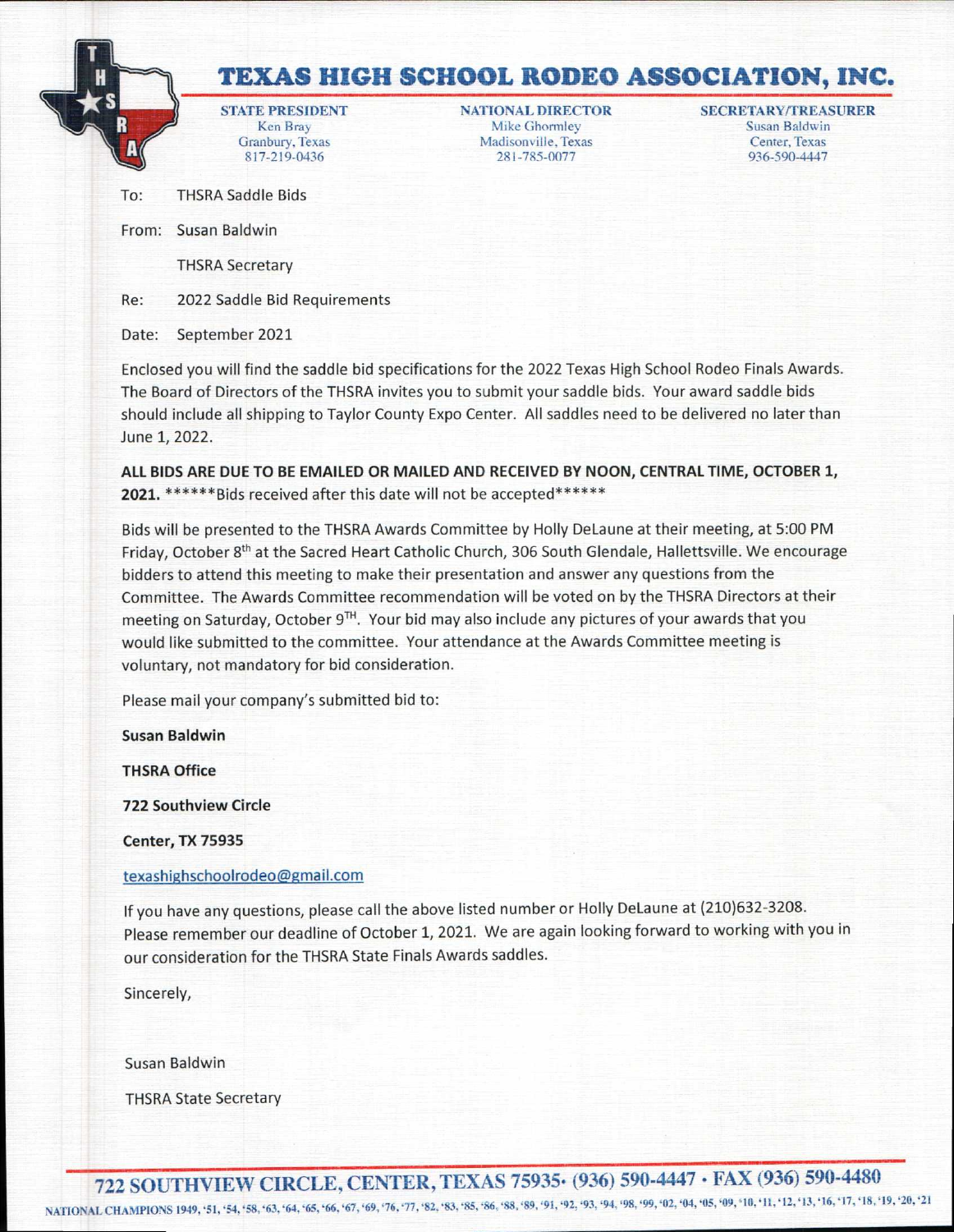## **MINIMUM SPECIFICATIONS & REQUIREMENTS FOR 2022 THSRA YEAR END CHAMPION SADDLES:**

- Fiberglass covered wood tree or Rawhide covered wood tree.
- Hand carved floral or floral geometric tooling.
- Half breed minimum tooling requirement.
- Quality American tanned skirting leather by Herman Oak Leather (or equivalent). .
- Leather color- Natural, Chestnut, or Chocolate are considered valid options.
- THSRA logo on Seat Jockey.
- Year (2022) carved on saddle skirt.
- Event Champion carved on fenders. ( ie. Champion Barrel Racer)
- Letters and logo hand painted in color tones to compliment the saddle leather color selected.
- Stitched skirt, seat jockey, and fenders.
- Seats: Hard seat is mandatory for the Champion Steer Wrestling saddle and considered an option for other designs. Suede or oil tan seats must be quilted and either pop stitched or buck stitched. Exotic seat options may also be considered. Split seats are not preferred.
- Real wool lined skirts preferred.

## **Champion Saddle/Tree/Design List:**

- **THSRA 2022 Barrel Racing Champion** 14-inch barrel style tree. 2.5" flank cinch. 2-inch finished wood, engraved aluminum, or leather covered stirrups.
- **THSRA 2022 Pole Bending Champion** 14-inch barrel style tree. 2.5" flank cinch. 2-inch finished wood, engraved aluminum, or leather covered stirrups.
- **THSRA 2022 Goat Tying Champion 14** inch calf rope style tree. 4 inch flank cinch. Tooled leather covered 3 inch roper stirrups
- **THSRA 2022 Breakaway Roping Champion 14** inch calf roper style tree. 7 inch flank cinch. Tooled leather covered 3 inch roper stirrups
- **THSRA 2022 Girl's Cutting Champion** 16 inch cutting tree. 2.5 inch flank cinch. 1 inch Oxbow or 2 inch flat bottom stirrups.
- **THSRA 2022 Boy's Cutting Champion -16.5** inch cutting tree. 2.5 inch flank cinch. 1 inch Oxbow or 2 inch flat bottom stirrups.
- **THSRA 2022 Reined Cow Horse Champion** 16.5" cow horse tree. 2.5 inch flank cinch. 2 inch flat bottom stirrups.
- **THSRA 2022 Calf Roping Champion** 14.5 inch calf roper style tree. Minimum 7 inch flank cinch. Tooled leather covered 3 inch roper stirrups
- **THSRA 2022 Steer Wrestling Champion** 15.5 inch steer wrestling style tree. 7 inch flank cinch. 3 inch extra deep tooled leather stirrups.
- **THSRA 2022 Bareback Riding Champion** 14.5 inch team roper tree. 7 inch flank cinch. Tooled leather covered 3 inch deep roper stirrups
- **THSRA 2022 Bull Riding Champion-14.5** inch team roper tree. 7 inch flank cinch. Tooled leather covered 3 inch deep roper stirrups
- **THSRA 2022 Saddle Bronc Riding Champion -14.5** inch team roper tree. 7 inch flank cinch. Tooled leather covered 3 inch deep roper stirrups
- **THSRA 2022 Team Roping Champion Header -14.5** inch team roper tree. 7 inch flank cinch. Tooled leather covered 3 inch deep roper stirrups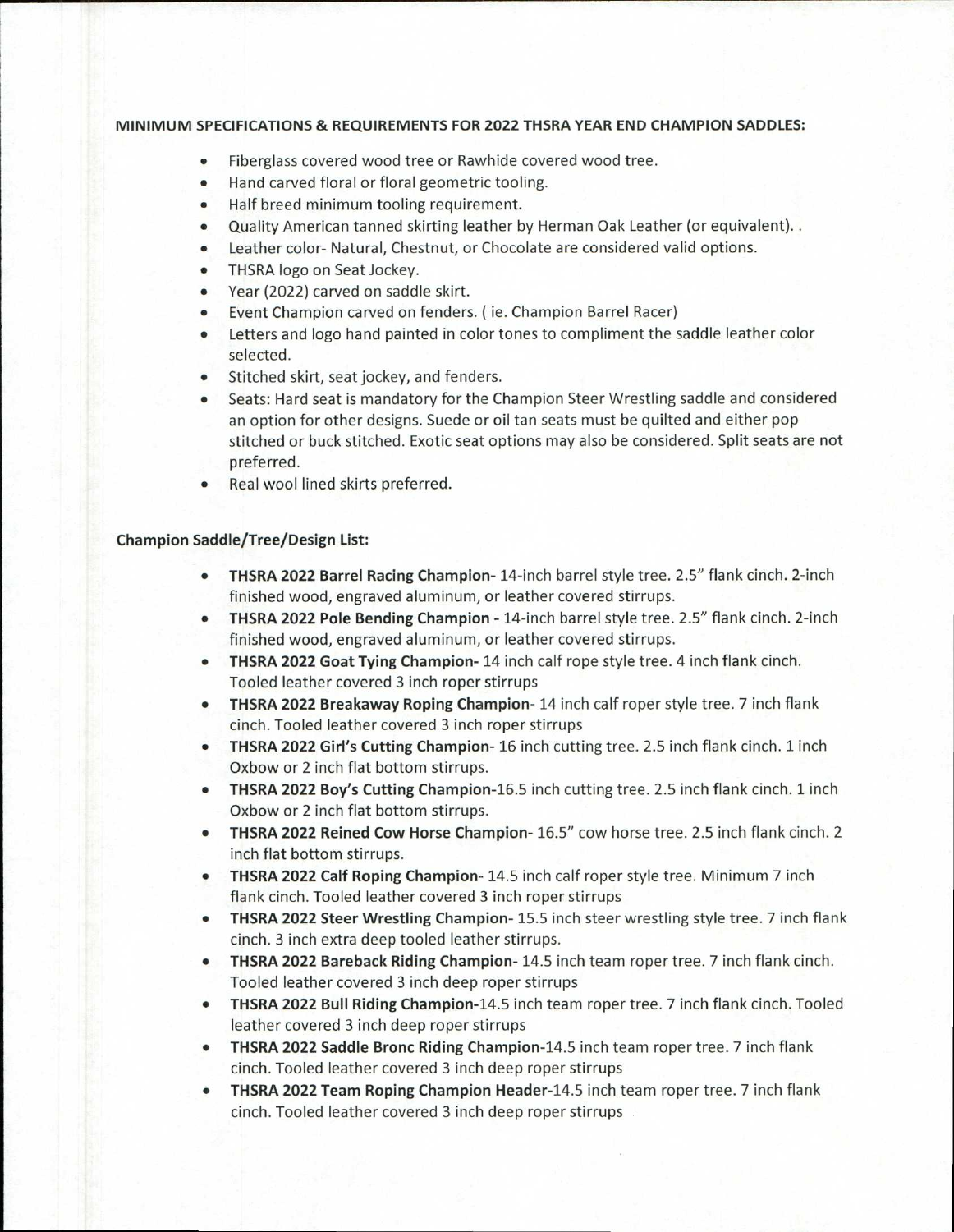- **THSRA 2022 Team Roping Champion Heeler-14.5** inch team roper tree. 7 inch flank cinch. Tooled leather covered 3 inch deep roper stirrups
- **THSRA 2022 Queen** -14-inch barrel style tree. 2.5" flank cinch. 2-inch finished wood, engraved aluminum, or leather covered stirrups.
- **THSRA 2022 All around Cowgirl-** 14.5 inch team roper tree. 7 inch flank cinch. Tooled leather covered 3 inch deep roper stirrups
- **THSRA 2022 All Around Cowboy-14.5** inch team roper tree. 7 inch flank cinch. Tooled leather covered 3 inch deep roper stirrups
- **THSRA 2022 (ad contest award)** -14.5 inch team roper tree. 7 inch flank cinch. Tooled leather covered 3 inch deep roper stirrups

Thank you for your consideration. Please don't hesitate to call with any questions.